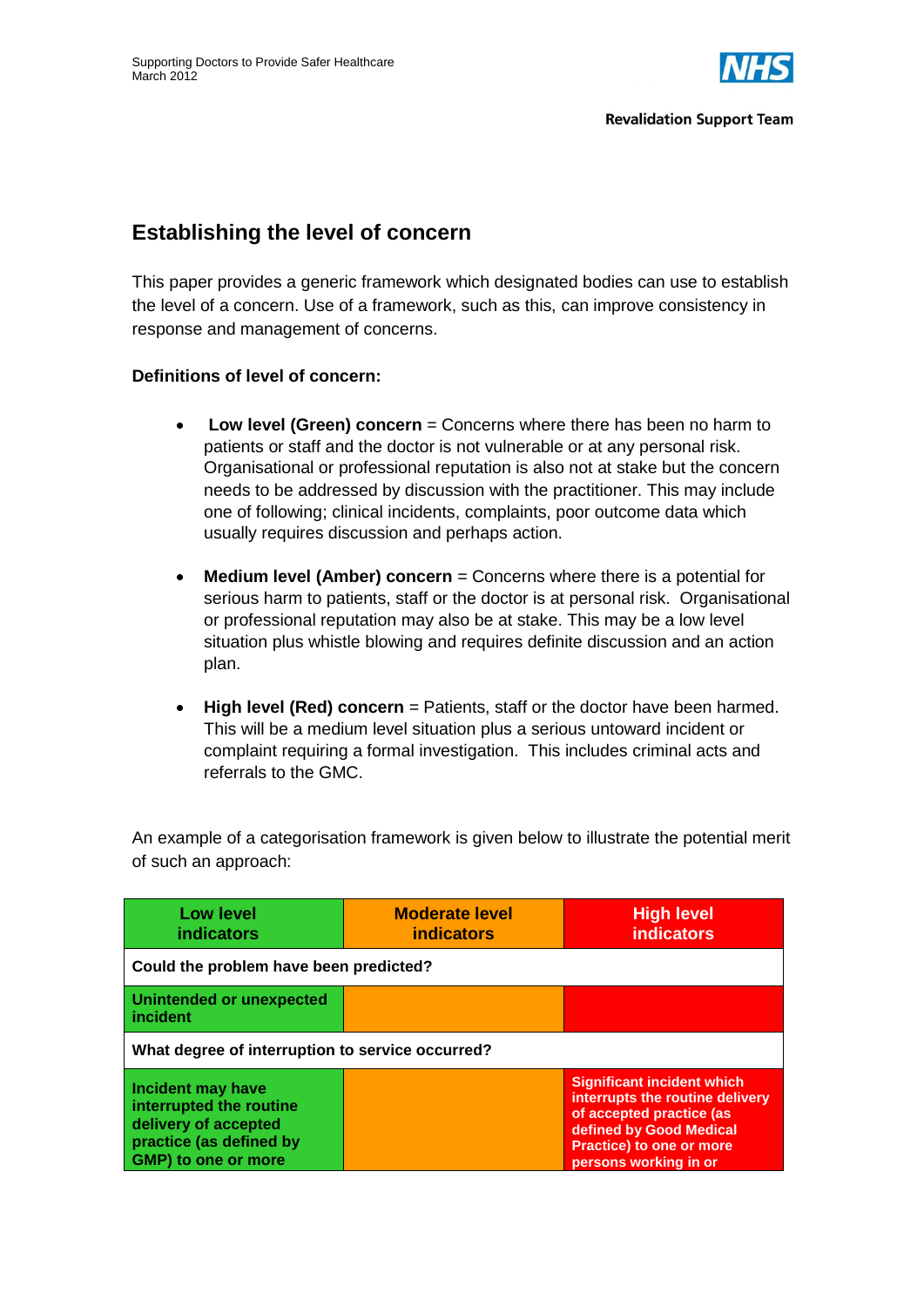

| persons working in or<br>receiving care                                                                                  |                                                                                                                                                                                                                                                                                                                                                                                                                  | receiving care                                                                                                                                                                                                                                                                                                                             |  |  |
|--------------------------------------------------------------------------------------------------------------------------|------------------------------------------------------------------------------------------------------------------------------------------------------------------------------------------------------------------------------------------------------------------------------------------------------------------------------------------------------------------------------------------------------------------|--------------------------------------------------------------------------------------------------------------------------------------------------------------------------------------------------------------------------------------------------------------------------------------------------------------------------------------------|--|--|
| How likely is the problem to recur?                                                                                      |                                                                                                                                                                                                                                                                                                                                                                                                                  |                                                                                                                                                                                                                                                                                                                                            |  |  |
| <b>Possibility of recurrence but</b><br>any impact will remain<br>minimal or low. Recurrence is<br>not likely or certain | <b>Likelihood of recurrence may</b><br>range from low to certain                                                                                                                                                                                                                                                                                                                                                 | <b>Likelihood of recurrence may</b><br>range from low to certain                                                                                                                                                                                                                                                                           |  |  |
| How significant would a recurrence be?                                                                                   |                                                                                                                                                                                                                                                                                                                                                                                                                  |                                                                                                                                                                                                                                                                                                                                            |  |  |
|                                                                                                                          | Low level likelihood of<br>recurrence will have a<br>moderate impact (where harm<br>has resulted as a direct<br>consequence and will have<br>affected the natural course of<br>planned treatment or natural<br>course of illness and is likely<br>or certain to have resulted in<br>moderate but not permanent<br>harm)<br><b>Certain level likelihood of</b><br>recurrence will have a minimal<br>or low impact | Low level likelihood of<br>recurrence will have a high<br>impact (where<br>severe/permanent harm may<br>result as a direct<br>consequence and will affect<br>the natural course of planned<br>treatment or natural course of<br>illness such a permanent<br>lessening of function,<br>including non-repairable<br>surgery or brain damage) |  |  |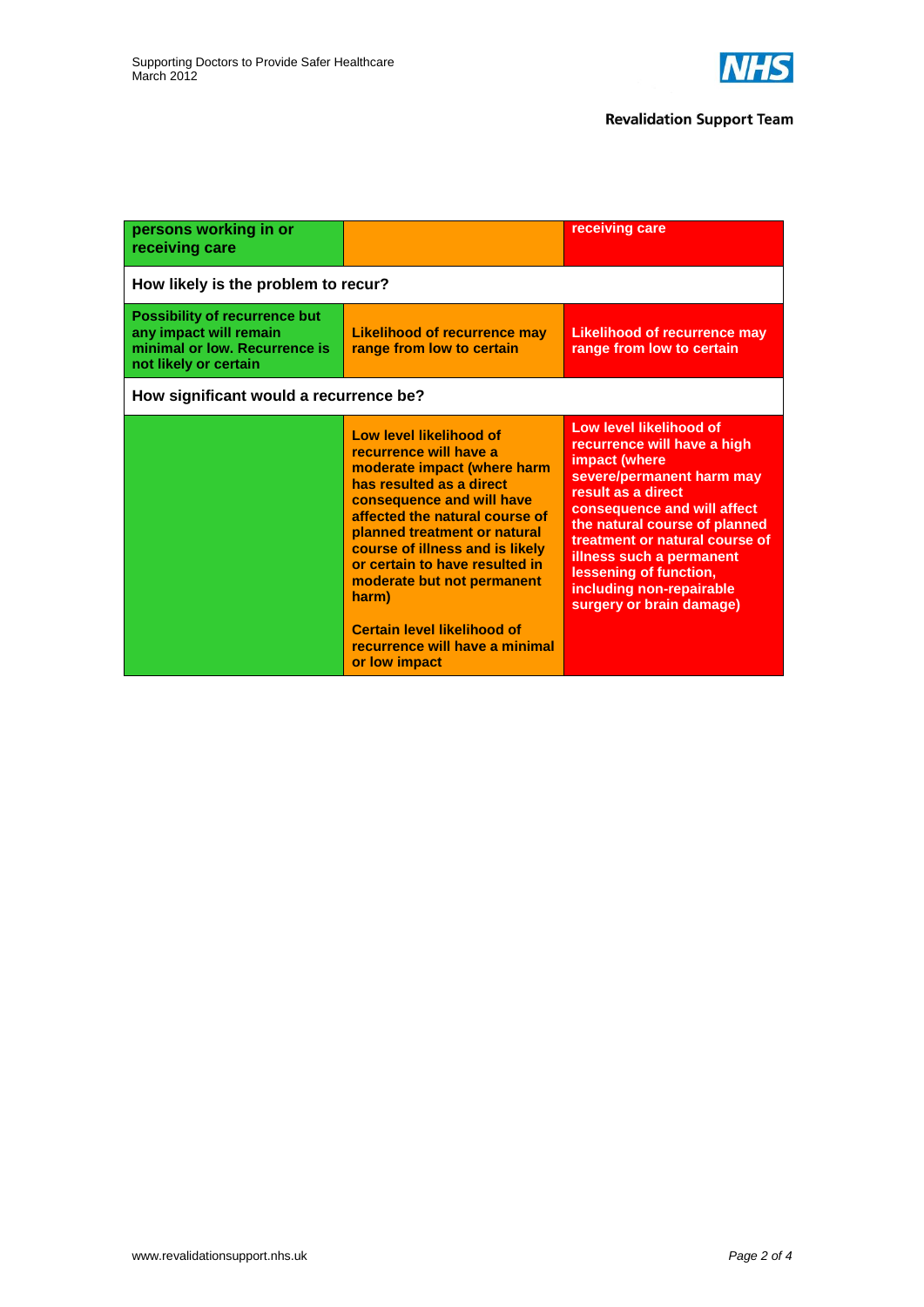

| How much harm occurred?                                                                                                                                 |                                                                                                                                                                                            |                                                                                                                                                                  |  |  |
|---------------------------------------------------------------------------------------------------------------------------------------------------------|--------------------------------------------------------------------------------------------------------------------------------------------------------------------------------------------|------------------------------------------------------------------------------------------------------------------------------------------------------------------|--|--|
| No harm to patients or staff<br>and the doctor is not<br>vulnerable or at any personal<br>risk<br>No requirement for treatment                          | <b>Potential for harm to staff or</b><br>the doctor is at personal risk<br>A member of staff has raised<br>concerns about an individual<br>which requires discussion<br>and an action plan | <b>Patients, staff or the doctor</b><br>have been harmed                                                                                                         |  |  |
| beyond that already planned                                                                                                                             |                                                                                                                                                                                            |                                                                                                                                                                  |  |  |
| What reputational risks exist?                                                                                                                          |                                                                                                                                                                                            |                                                                                                                                                                  |  |  |
| <b>Organisational or professional</b><br>reputation is not at stake but<br>the concern needs to be<br>addressed by discussion with<br>the practitioner. | <b>Organisational or professional</b><br>reputation may also be at<br>stake                                                                                                                | <b>Organisational or professional</b><br>reputation is at stake                                                                                                  |  |  |
| Does the concern impact on more than one area of practice?                                                                                              |                                                                                                                                                                                            |                                                                                                                                                                  |  |  |
| Concern will be confined to a<br>single domain of Good<br><b>Medical Practice</b>                                                                       | <b>Concern affects more than</b><br>one domain of Good Medical<br><b>Practice</b>                                                                                                          |                                                                                                                                                                  |  |  |
| May include one of following:<br>clinical incidents, complaints,<br>poor outcome data which<br>requires discussion and<br>perhaps action                | May include one or more of<br>following: clinical incidents,<br>complaints, poor outcome<br>data which requires<br>discussion and perhaps<br>action                                        | <b>May include a serious</b><br>untoward incident or<br>complaint requiring a formal<br>investigation<br>This includes criminal acts<br>and referrals to the GMC |  |  |
| Which factors reduce levels of concern?                                                                                                                 |                                                                                                                                                                                            |                                                                                                                                                                  |  |  |
|                                                                                                                                                         | <b>De-escalation from moderate</b><br>to low:                                                                                                                                              | <b>De-escalation from high to</b><br>moderate:                                                                                                                   |  |  |
|                                                                                                                                                         | <b>Reduction to low or minimal</b><br>impact                                                                                                                                               | <b>Reduction in impact to</b><br>moderate                                                                                                                        |  |  |
|                                                                                                                                                         | <b>Reduction in the likelihood of</b><br>recurrence                                                                                                                                        | <b>Reduction in the likelihood of</b><br><b>recurrence</b>                                                                                                       |  |  |
|                                                                                                                                                         | <b>Evidence of completion of</b><br>effective remediation                                                                                                                                  | <b>Evidence of insight and</b><br>change in practice                                                                                                             |  |  |